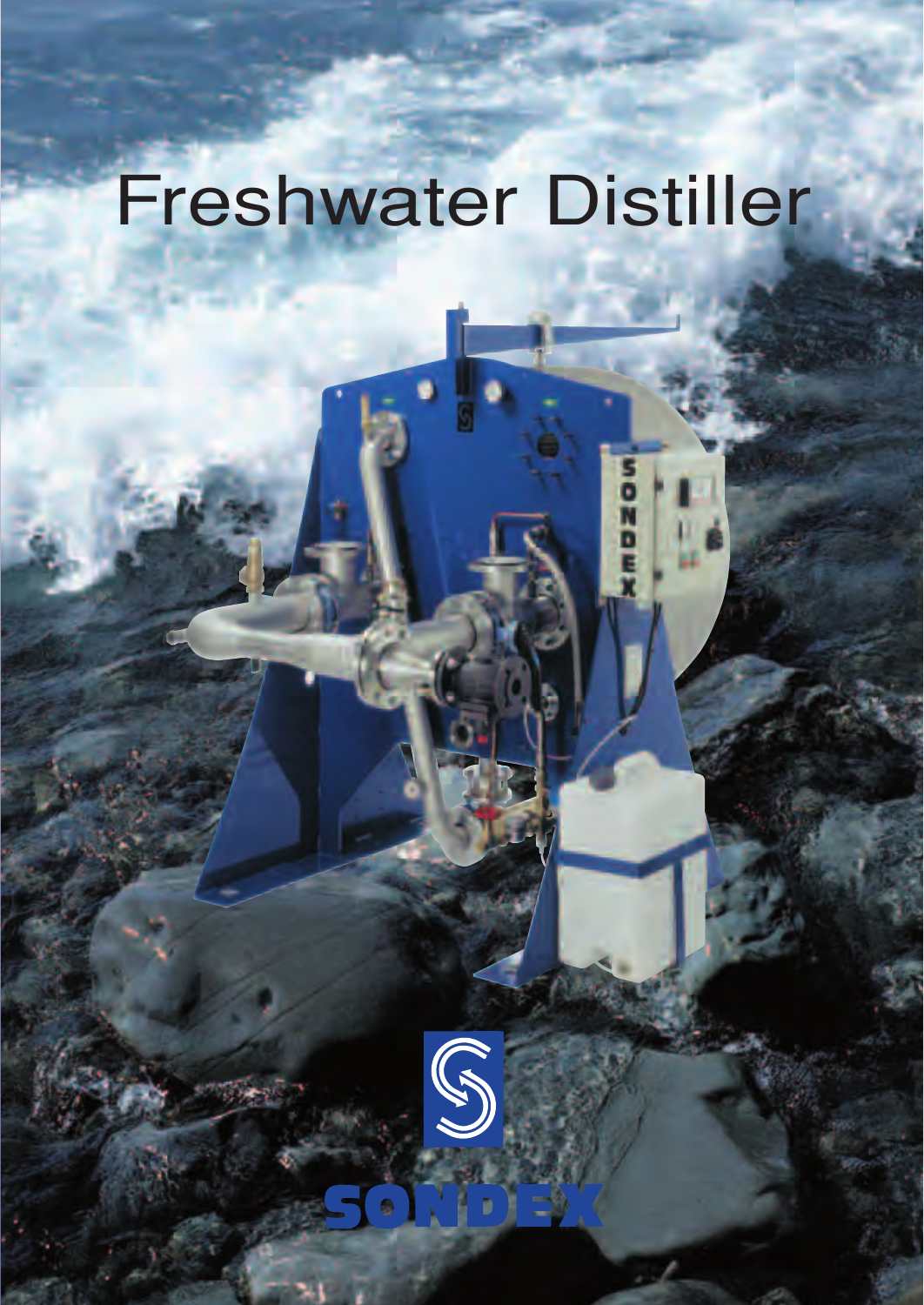

SONDEX A/S is a Danish company specialized in development, production and global marketing of plate heat exchangers and freshwater distillers.

Since the very start in 1984 SONDEX has grown to be one of the leading companies on the world market and has, by means of technological innovation developed and designed a new generation of Freshwater Distillers.

The SONDEX Freshwater Distiller is based on the plate heat exchanger technology in single- or multistage which makes the SONDEX Freshwater Distiller very efficient and compact toward traditional freshwater distillers on the market.

In the course of time the SONDEX Freshwater Distiller has appeared to be a first class and a reliable product operating for a long time without maintenance.

After sales service is very important for all parties in today's busy world. A break down of the equipment can be fatal for the ship operation as well as the ship owner. To minimize the period of breakdown SONDEX has built up a worldwide after sales net consisting of our own subsidiary companies and agents, all well educated to support the customers.

The need for pure and clean water in the world of today is increasing very fast due to the growing world population, pollution and environmental problems that the world is facing. In the coming years and decades clean drinking water will be a limited resource. SONDEX Freshwater Distiller is one of the solutions to meet the demands for fresh water in the future both on the marine, offshore and landbased markets.

With technical innovation and a worldwide service net it is our aim to keep and extend the today's market position.

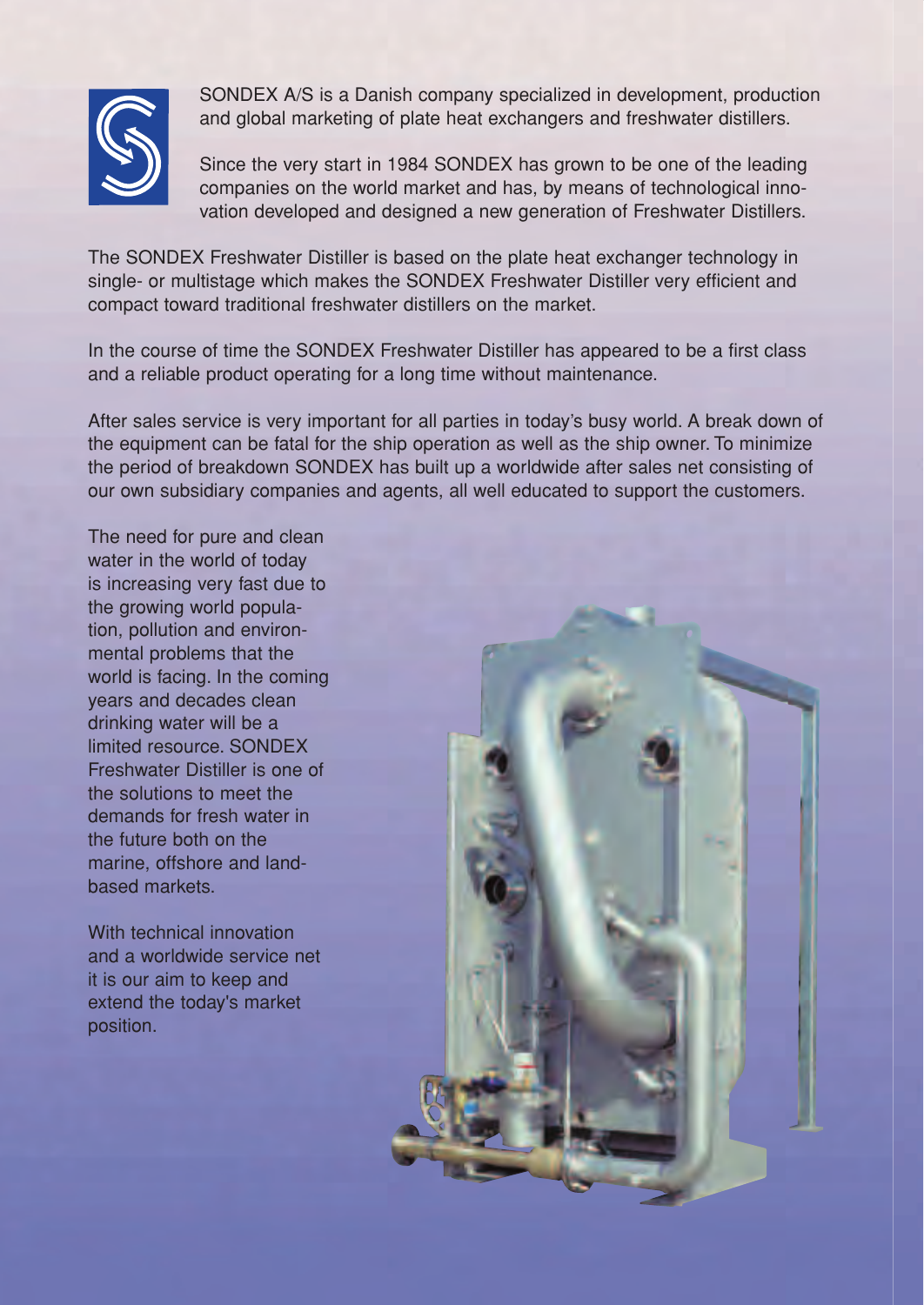## SONDEX Single-Stage Freshwater Distiller

#### **FEATURES AND APPLICATION**



- The SONDEX single-stage freshwater distiller utilizes the heat from diesel engine jacket cooling water to produce pure drinkable water from seawater.
- The SONDEX single-stage freshwater distiller is easy to operate and based on highly resistant materials which are easy to maintain.
- The capacity range is from 1-100 tons/day.
- The SONDEX single-stage freshwater distillers are today installed on hundreds of vessels providing drinkable and technical water with very low salinity.
- The SONDEX single-stage freshwater distiller is equipped with a salinity controller with alarm, running-hour meter and chemical dosing unit as standard.
- The SONDEX single-stage unit operates fully automatically according to given water flow and pressures, and requires a minimum of supervision.
- The SONDEX single-stage freshwater distiller is based on the specially designed "vertical tube" design plates resulting in excellent water distribution with no disturbing contact points in the boiling stage. Thus the water scaling is very low.
- Steam can also be used as the heat source instead of the hot jacket water.

#### **OPERATION**

The SONDEX single-stage freshwater distiller consists of two SONDEX titanium plate packs acting as an evaporator and a condenser respectively.

The evaporation chamber is kept under vacuum by a water ejector driven by the seawater outlet from the condenser. A part of this heated seawater is used as feed water for the evaporator. The feed water evaporates when entering the evaporating chamber due to the vacuum

condition. Water spray and droplets are partly removed from the vapour by the separator plate

mounted on top of the evaporator and partly by a build-in demister. The water droplets separated fall back into the brine which is extracted from the sump by means of the ejector pump.

The desalted vapour passing through the demister will be sucked into the plate heat exchanger where it will be condensed by means of cold incoming seawater.

The pure distilled water will be taken out by means of an integral freshwater pump. The pure water taken out from the condenser will be controlled by a salinometer to supervise that the preset salinity (1-10 p.p.m.) will be reached.



If the salinity exceeds the level specified, the solenoid valve in the discharge line of the distiller pump is automatically activated and the faulty distillate is returned to the feed line.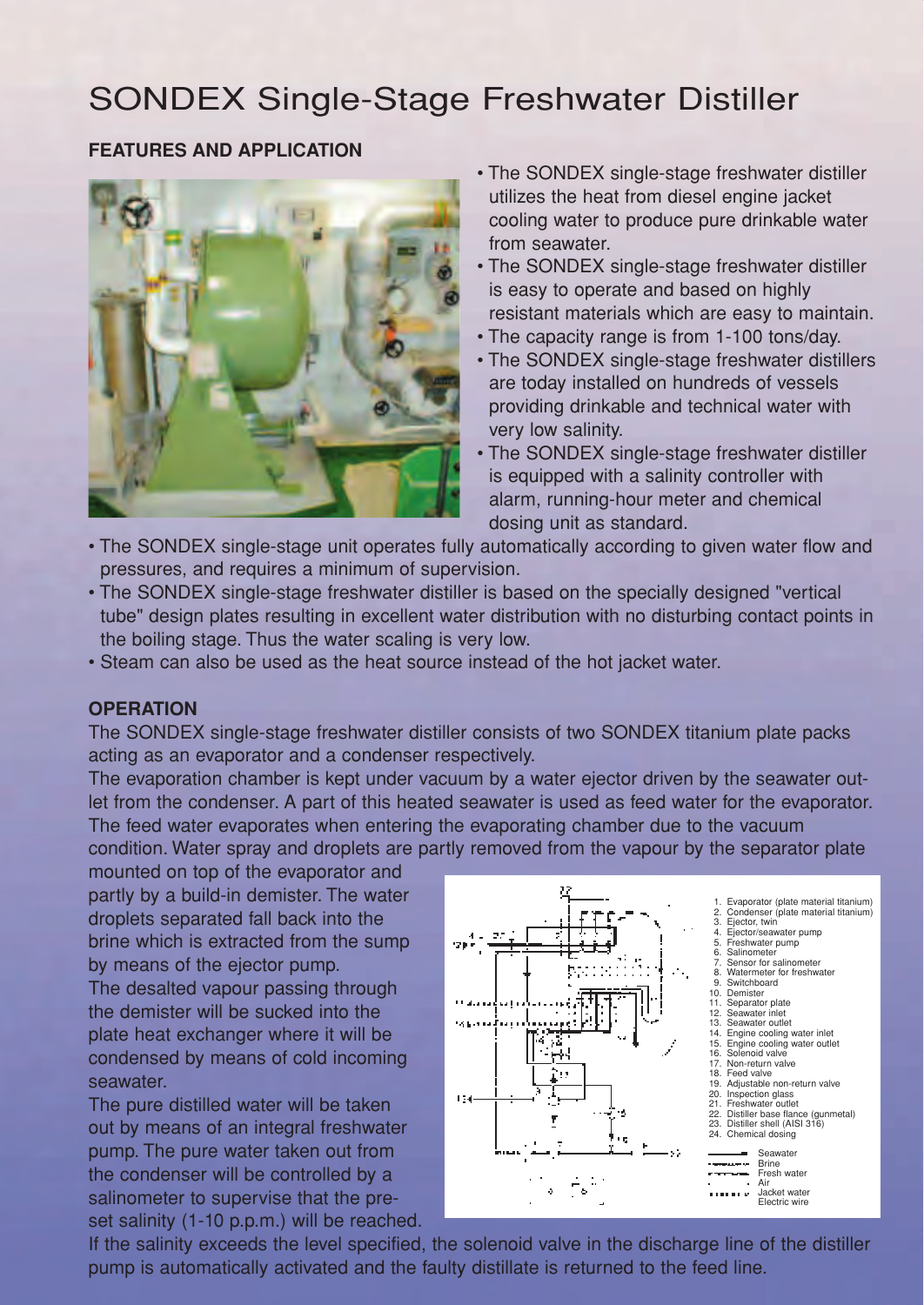## SONDEX Two-Stage Freshwater Distiller

#### **FEATURES AND APPLICATION**



• The SONDEX two-stage freshwater distiller is based on the utilization of waste heat and basically used where high production is required, and the energy available is limited.

- The SONDEX two-stage unit is therefore only consuming about half of the energy of the single stage units.
- The typical applications are off-shore rigs, passenger ships, hotels and other places where the waste heat is limited or expensive to create.
- The SONDEX two-stage units have been specially designed and fully scale tested, before introduction to the market, in order to secure a stable and reliable production with long service intervals, and production of very pure freshwater with a low salinity.
- The SONDEX two-stage units are today covering a capacity range from 50 tons/day up to 150 tons/day. Therefore we can offer our customers an economical and technical solution which is far superior to any other evaporators on the market.
- The SONDEX two stage unit is remarkable on many points and is also based on the specially designed "vertical tube" design plates resulting in excellent water distribution with no disturbing contact points in the boiling stage. Thus the water scaling is very low.
- The SONDEX two-stage unit operates fully automatically according to given water flow and pressures, and requires a minimum of supervision.
- Steam can also be used as the heat source instead of the hot jacket water.

#### **OPERATION**

The SONDEX two stage unit consists of three SONDEX titanium plate packs located in two separated chambers working with different vacuums.

The upper plate pack – called stage one – evaporates the feed water at 70% vacuum in chamber one. The steam is going through a big diameter pipe down to the second stage where it condenses and releases its energy into the secondary side of the plate pack filled with pre-heated brine obtained from stage one. The pre-heated brine is evaporating immediately, as the second stage is working at 90% vacuum in chamber two. The final

condenser plate pack, also located in chamber two, is cooled with cold seawater driving the specially designed SONDEX twin-ejector which removes the non-condensable gasses and brine from the flooded evaporation process in both stages.

Each chamber is equipped with a demister removing water drops and salt from the steam produced in stage one as well as stage two. This results in a high quality of freshwater coming out from both condensers.

The freshwater produced in both stages is flowing into a "flash tank" securing any steam bobbles to be removed before entering the freshwater pump, which pumps the water into the storage tanks.

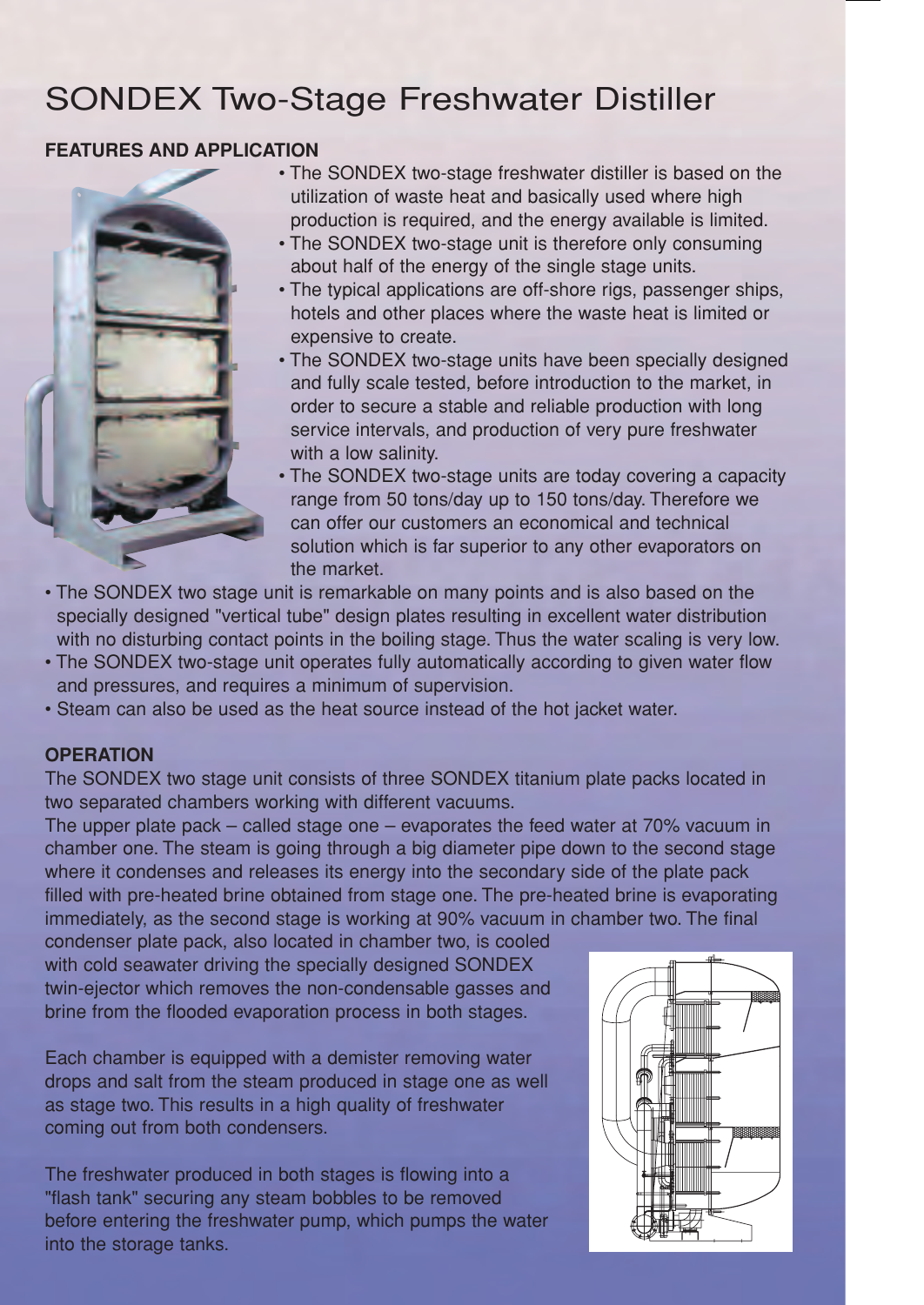## The SONDEX Freshwater Distiller Plates

SONDEX Freshwater Distillers are constructed with plate heat exchangers as evaporator and condenser.

SONDEX Freshwater Distiller plates are designed to obtain the best working conditions.

SONDEX is the only company having developed special plates for the freshwater distiller.

The Sondex design is based on plates which create vertical tubes on the side where evaporation and condensing takes place, and on the service

side the plate is designed with a complete free flow pattern. The free flow pattern makes it possible to use any type of water for the service side. The vertical tube design on the evaporation and condensing side has proven to give excellent distribution of the water with no disturbing contact points in the boiling stage. This results in less fouling on the plates and longer intervals between cleaning.

## The SONDEX Range of Freshwater Distillers

The range of SONDEX Freshwater Distillers is from  $1 - 150$  tons of water per day. This means that we are able to cover the biggest part of the inquiries on the market today.